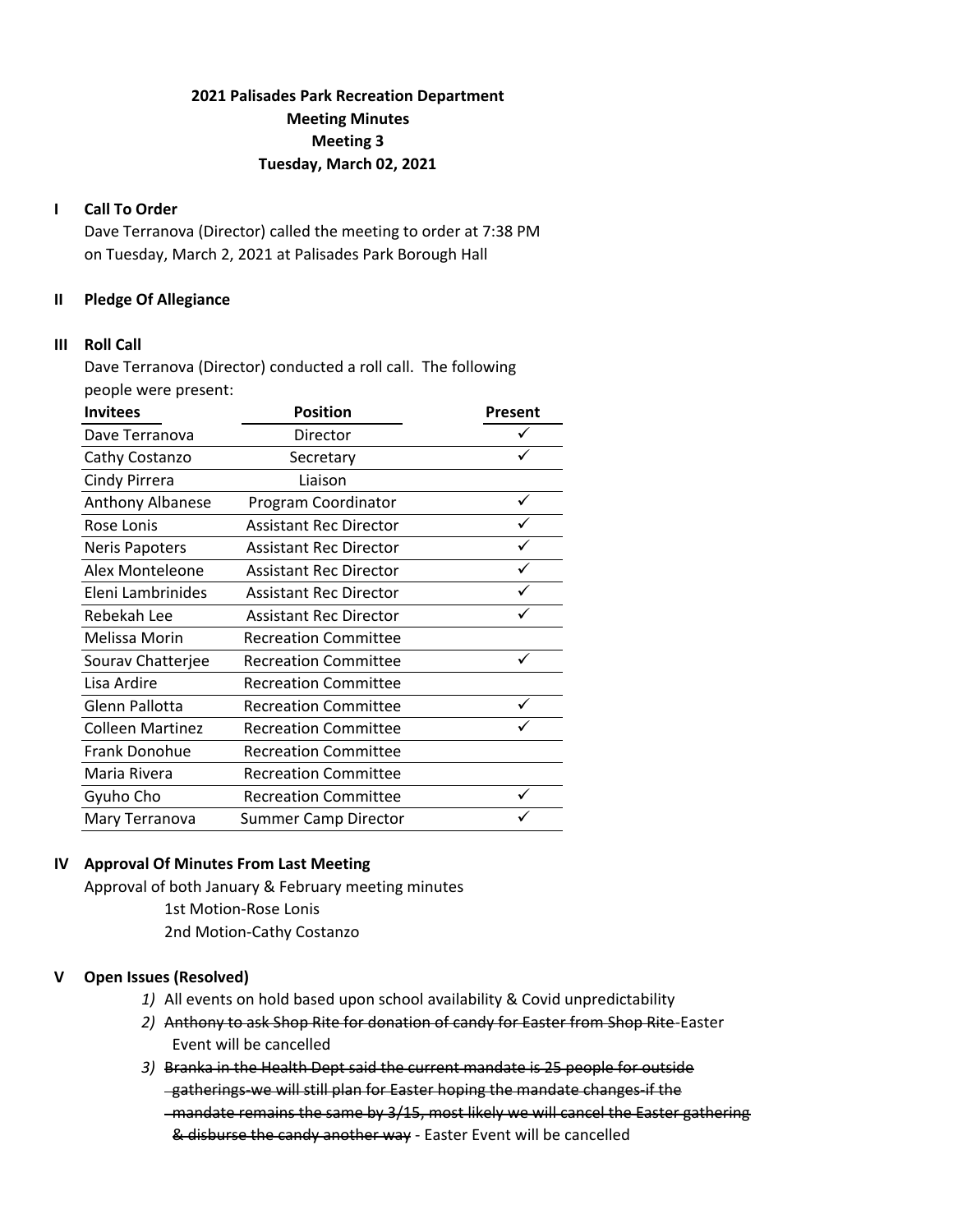## **VI New Business (Working)**

- *1)* Meet with Dr Cirillo on procedures going forward‐Cathy & Dave to set date
- *2)* Set up CPR Classes‐on hold due to Covid
- *3)* Basketball Camp on hold‐June or July time frame‐Emailed Tyler, will follow up with firm date
- *4)* Verify Fingerprint & Background Check & Rutgers Certification List (attached)
- *5)* Planning on scheduling Tennis Instruction at the County‐emailed Anthony Cappola & asked for his availability in late Spring or Early June
- *6)* Maintenance of Lindbergh fields‐clay for infields‐fix mound‐discussed with Dr Cirillo‐ he will lend janitors to help spread clay if I order-quote from Beam Clay around \$9,500looking to schedule in late March if budget allows & Mayor approves
- *7)* Football for Seniors who missed their last season this past fall will potentially play in Spring 2021 as HS eligibility requirement has been waived
- *8)* Send out email flyer with all programs‐on hold due to Covid
- *9)* Per Dave's discussion with AD Spafford‐emails will be sent to all HS coaches to ask what Recreation can do to supporting their programs
- 10) Reconditioning of football equipment has been scheduled-Cathy set date-awaiting pickup
- *11)* Junior Police Academy tentatively set for June‐July‐6th & 7th Grade Students‐1 to 2 weeks
- *12)* Potential new programs/events‐Volleyball, Cross Country, Tennis, Golf, Bowling, Ping‐Pong, Food Truck (September), Movie Theater Rental
- *13)* Additional potential new programs/events‐Arts & Crafts, Yoga, Bingo, Indoor Skydiving American Dream Trip, Bowling (Adults), Comedy Night (Adults), Field Day, Zumba, Senior Prom & Disco Night for Elderly

### **VII Agenda**

- *1)* Committee Reports
	- *a)* Soccer‐Sonny Chatterjee September to November Season‐Registration May To June
	- *b)* Easter‐Anthony Albanese ‐ Cancelled
	- *c)* Basketball‐Melissa Morin
	- *d)* Memorial Day Parade‐Rose Lonis Rob DeVito to attend to discuss Parade details
	- *e)* Summer Camp‐Mary Terranova Put a flyer In PPHS for 16 Year‐Olds to be Camp Counselors‐Email Mary Leto about working papers & minmum wage requirements
	- *f)* Summer Concert Series‐Eleni Lambrinides Potentially use Columbus Park
	- *g)* Football‐Alex Monteleone Registration April To May
	- *h)* Cheer‐Cathy Costanzo
		- Registration April To May
	- *i)* Halloween‐Maria Rivera
	- *j)* Christmas‐Cathy Costanzo‐Mary Terranova‐Rose Lonis
	- *k)* Summer Movies‐Lisa Ardire
	- *l)* Field Trips‐Open
- *2)* Member Comments ‐ open floor
- *3)* Public Comments ‐ open floor